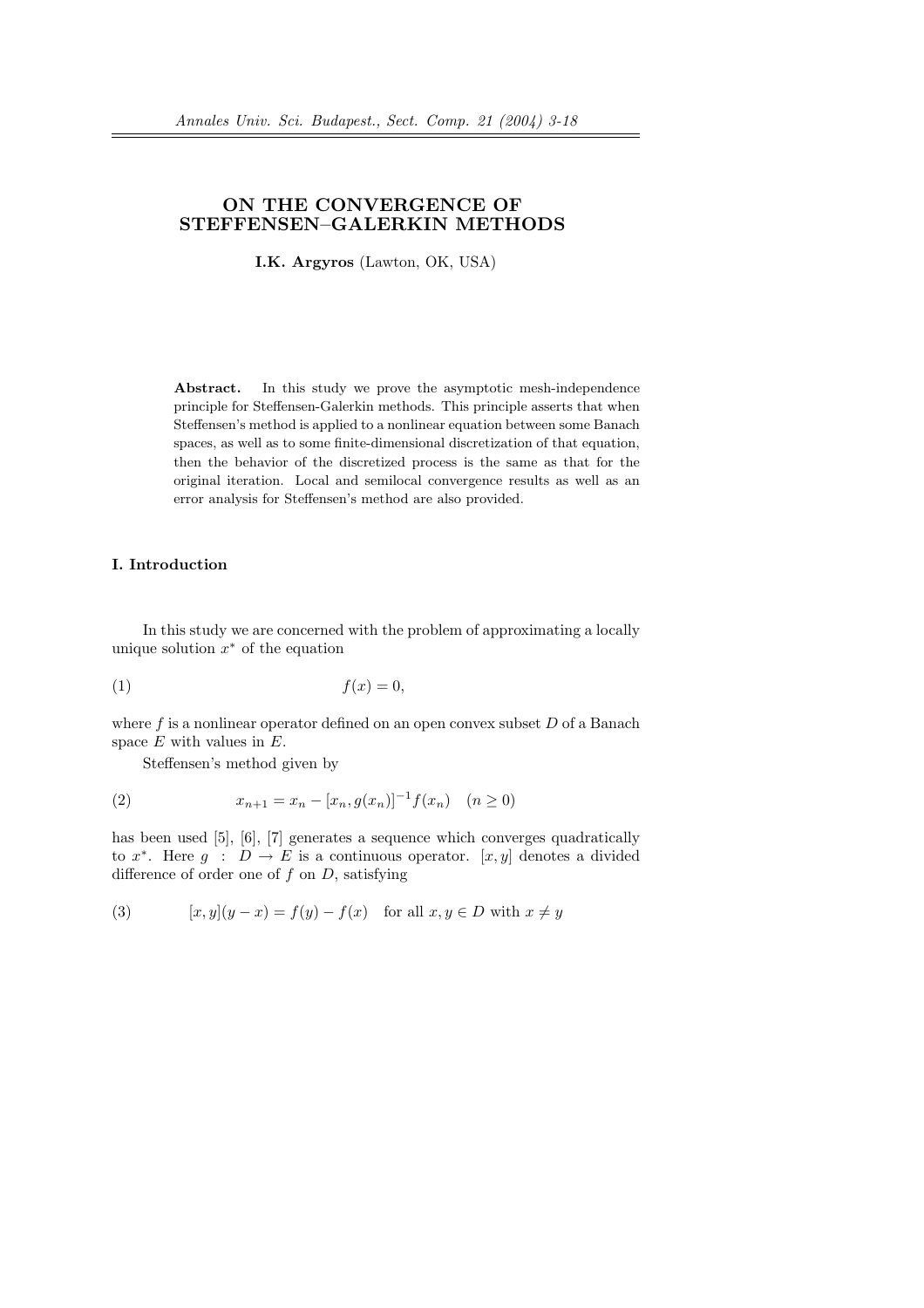and

$$
[x, x] = f'(x) \quad (x \in D)
$$

if f is Fréchlet-differentiable on  $D$ .

Several authors have used various conditions to show convergence [5], [7], [8]. In the first part of this study we use a new affine invariant Mysovskii-type hypotheses [6] to provide semilocal-local convergence results as well as an error analysis for Steffensen's method given by (2). In the second part we consider discretized versions of  $(1)$  and  $(2)$  and try to relate the solution  $x^*$  with the solutions obtained through the discretized equations. This is important because in infinite dimensional spaces it is very difficult or even impossible to compute iterates given by (2). This leads to an asymptotic mesh-independence principle for Steffensen's method. Mesh independence of Steffensen's method means that Steffensen's method applied to a family of finite-dimensional discretizations of an operator equation behaves essentially the same for all sufficiently fine discretizations.

We also show that for special choices of the operator  $q$  our results reduce to the ones obtained in [6] for Newton's method. Another choice of g leads to the secant method. Many other choices are also possible. We denote by  $U(x, r)$ the set  $\{y \in E \mid ||x-y|| \le r\}$ , whereas  $U^0(x_0, r)$  is the set  $\{y \in E / ||x-y|| < r\}$ .

#### II. Convergence analysis

We show the following semilocal result:

**Theorem 1.** Let  $f, g$  be continuous operators defined on an open convex subset D of a Banach space E with values in E. Consider numbers  $a, b$  $> 0, c \in [0, 1]$  and a point  $x_0 \in D$ .

Moreover, assume:

(a) operators f, g satisfy:

(5) 
$$
\| [y, g(y)]^{-1}([x, y] - [z, w])(y - x) \| \le a(\|x - z\| + \|y - w\|) \|y - x\|,
$$

(6) 
$$
||x - g(x)|| \le b ||[x, g(x)]^{-1} f(x)||,
$$

and

(7) 
$$
||g(x) - g(y)|| \le c||x - y||
$$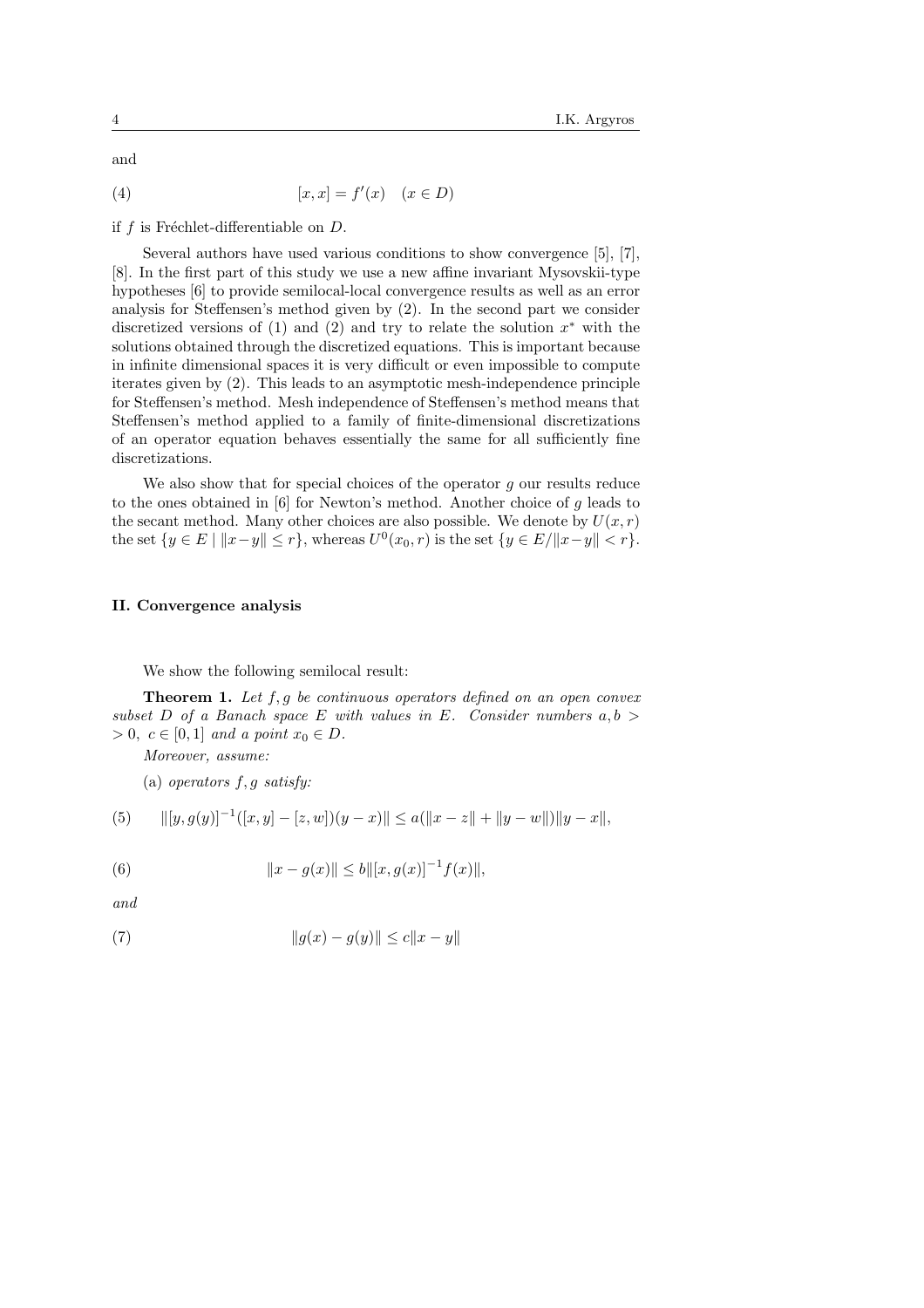for all  $x, y, v, w \in D$ .

(b) The Newton-Kantorovich-type hypothesis

$$
(8) \t\t\t\t\t h = d\eta \le 1
$$

is true, where

$$
(9) \t\t d = 4a \max\{b, 2c\}
$$

and

(10) 
$$
\| [x_0, g(x_0)]^{-1} f(x_0) \| \le \eta.
$$

(c) The smallest solution  $r^*$  of the scalar equation

(11) 
$$
f(r) = \frac{d}{4}r^2 - r + \eta = 0,
$$

and number R satisfy

(12) 
$$
r^* \leq R, \quad U(x_0, R) \subseteq D,
$$

(13) 
$$
r^* \ge \frac{\|x_0 - g(x_0)\|}{1 - c}
$$

and

(14) 
$$
a[(2+c)r^* + R + ||x_0 - g(x_0)||] < 1.
$$

Then

(i) scalar iteration  $\{t_n\}$   $(n \geq 0)$  generated by

(15) 
$$
t_{n+2} - t_{n+1} = \frac{ac}{1 - ab(t_{n+1} - t_n)} (t_{n+1} - t_n)^2 \quad (n \ge 0)
$$

with  $t_0 = 0$  and  $t_1 = \eta$  is monotonically increasing, bounded above by  $r^*$  and  $\lim_{n\to\infty}t_n=r^*.$ 

(ii) Steffensen's iteration  $\{x_n\}$   $(n \geq 0)$  generated by (2) is well defined, remains in  $U(x_0, r^*)$  for all  $n \geq 0$  and converges to a solution  $x^*$  of equation  $f(x) = 0$ , which is unique in  $U(x_0, R)$ .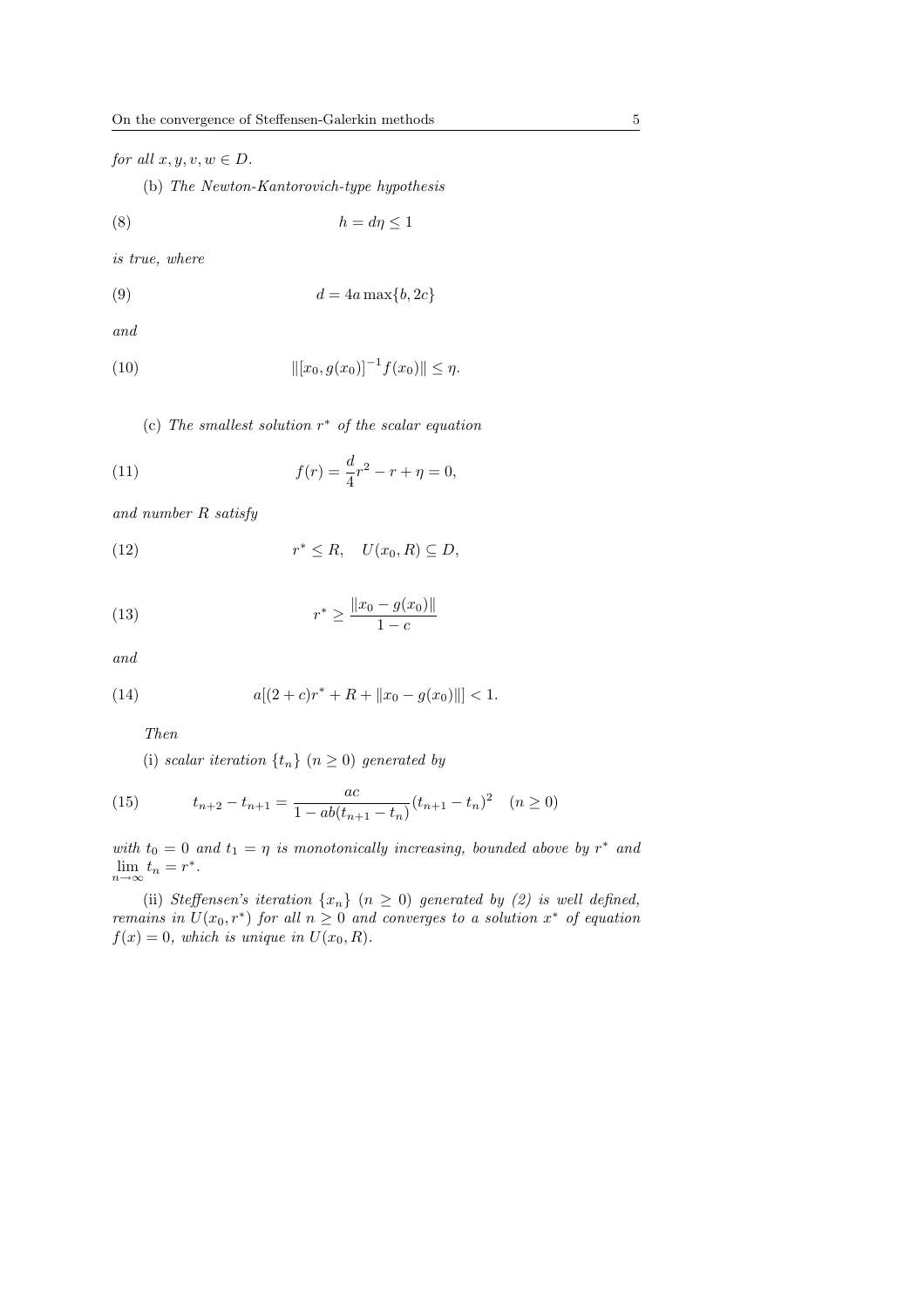Moreover the following estimates are true for all  $n \geq 0$ 

(16) 
$$
||x_{n+2} - x_{n-1}|| \le \frac{ac}{1 - ab||x_{n+1} - x_n||} ||x_{n+1} - x_n||^2 \le t_{n+2} - t_{n+1}
$$

and

(17) 
$$
||x_n - x^*|| \le r^* - t_n.
$$

**Proof.** (i) Using the initial conditions we get  $t_1 \ge t_0 \ge 0$ , and  $t_{n+2} \ge t_{n+1}$ if  $t_{n+1} \geq t_n \geq 0$   $(n \geq 0)$  (by (15)). Hence  $\{t_n\}$   $(n \geq 0)$  is monotonically increasing and nonnegative. Moreover from the initial conditions and the definition of  $r^*$  we have  $t_0 \leq t_1 \leq r^*$ . Let us assume that  $t_k \leq r^*$ ,  $k = 0, 1, 2, \ldots, n$ . Then from (15) we obtain in turn

$$
t_{k+2} = t_{k+1} + \frac{ac}{1 - ab(t_{k+1} - t_k)}(t_{k+1} - t_k)^2 \le
$$
  
\n
$$
\le t_{k+1} + \frac{acr^*}{1 - abr^*}(t_{k+1} - t_k) \le
$$
  
\n
$$
\le \dots \le t_1 + \frac{acr^*}{1 - abr^*}(t_{k+1} - t_0) \le
$$
  
\n
$$
\le \eta + 2ac(r^*)^2 = r^*
$$

by the choice of  $r^*$  and (8). That is  $\{t_n\}$   $(n \ge 0)$  is bounded above by  $r^*$ . Since  $r^*$  is the minimum number satisfying (11) it follows that  $\lim_{n \to \infty} t_n = r^*$ .

(ii) By hypotheses (7) and (13) it follows  $x_1, g(x_0), g(x_1) \in U(x_0, r^*)$ . Let us assume  $x_k, g(x_k) \in U(x_0, r^*)$ ,  $k = 0, 1, 2, ..., n + 1$ . We first show that  $g(x_{k+1}) \in U(x_0, r^*)$ . Indeed from (7) and (13) we get

$$
||g(x_{k+1}) - x_0|| \le ||g(x_{k+1}) - g(x_0)|| + ||g(x_0) - x_0|| \le
$$
  
 
$$
\le c||x_{k+1} - x_0|| + ||g(x_0) - x_0|| \le cr^* + ||x_0 - g(x_0)|| \le r^*.
$$

That is  $g(x_{k+1}) \in U(x_0, r^*)$ .

Using induction on  $n \geq 0$  we will show

(18) 
$$
||x_{n+1} - x_n|| \le t_{n+1} - t_n \quad (n \ge 0).
$$

Estimate (18) is true for  $n = 0$  by the initial conditions. Suppose (18) is true for  $k = 0, 1, 2, \ldots, n + 1$ . Starting from the approximation

$$
f(x_{k+1}) = f(x_{k+1}) - f(x_k) - [x_k, g(x_k)](x_{k+1} - x_k) =
$$
  
= ([x\_k, x\_{k+1}] - [x\_k, g(x\_k)])(x\_{k+1} - x\_k),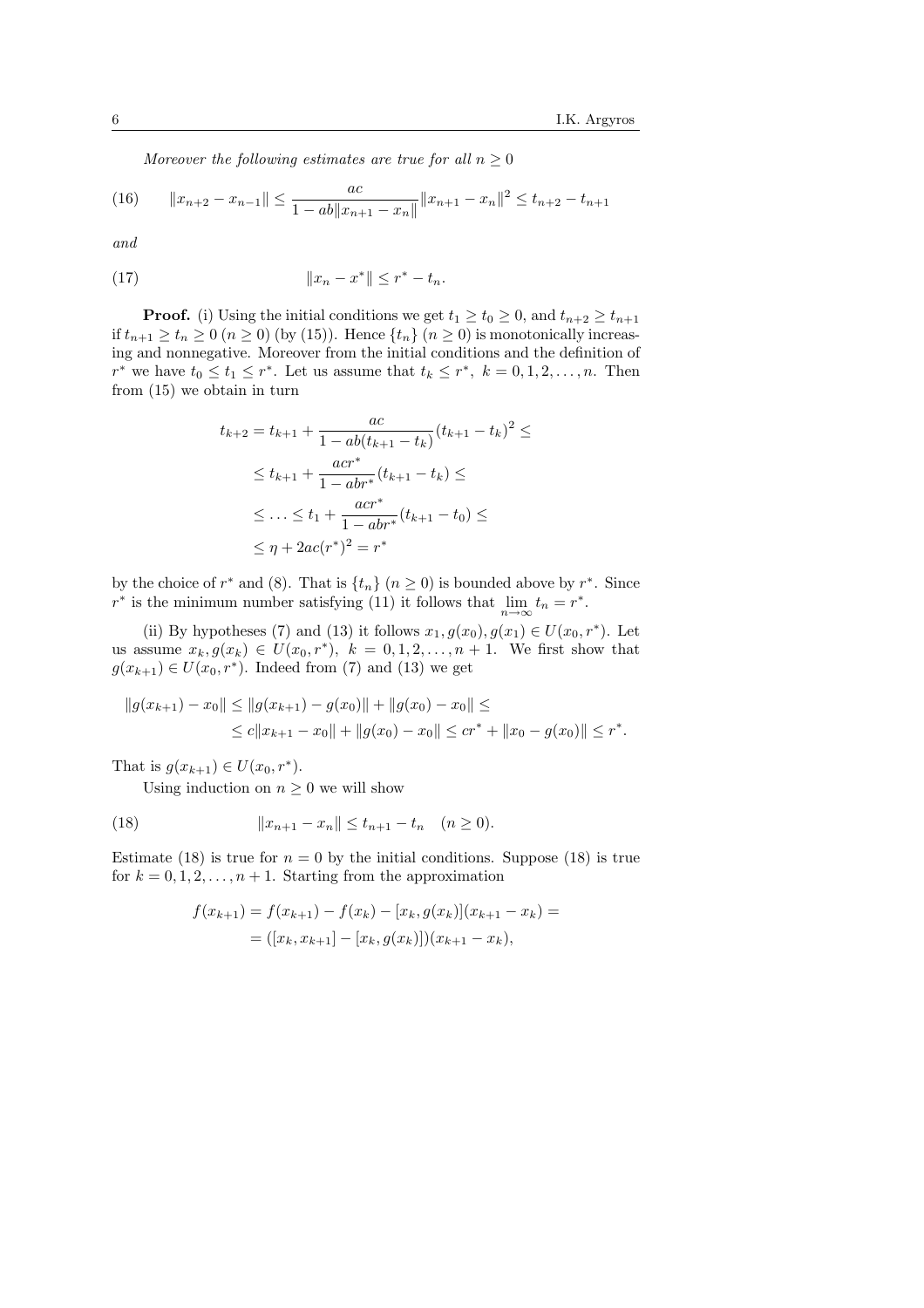hypotheses  $(5)$ ,  $(6)$  and  $(7)$  give in turn

(19) 
$$
\| [x_{k+1}, g(x_{k+1})]^{-1} f(x_{k+1}) \| \le a \| x_{k+1} - g(x_k) \| \| x_{k+1} - x_k \|,
$$

but

(20) 
$$
||x_{k+1} - g(x_k)|| \le ||x_{k+1} - g(x_{k+1})|| + ||g(x_{k+1}) - g(x_k)|| \le
$$

$$
\le b||[x_{k+1}, g(x_{k+1})]^{-1} f(x_{k+1})|| + c||x_{k+1} - x_k||.
$$

Hence from (19) and (20) we get

(21)

$$
||[x_{k+1}, g(x_{k+1})]^{-1} f(x_{k+1})|| \le \frac{ac}{1 - ab||x_{k+1} - x_k||} ||x_{k+1} - x_k||^2 \le
$$
  

$$
\le \frac{ac}{1 - ab(t_{k+1} - t_k)} (t_{k+1} - t_k)^2 = t_{k+2} - t_{k+1}
$$

which shows (16) for all  $n \geq 0$ . Estimate (16) shows that iteration  $\{x_n\}$  ( $n \geq 0$ ) is Cauchy in a Banach space E and as such it converges to some  $x^* \in U(x_0, r^*)$ (since  $U(x_0, r^*)$  is a closed set). By letting  $k \to \infty$  in (21) we deduce  $f(x^*) =$  $= 0$ . That is the point  $x^*$  is a solution of equation (1). Estimate (17) follows immediately from (16) by using standard majorization techniques [1], [5].

To show uniqueness of the solution  $x^* \in U(x_0, R)$ , let us assume that there exists a solution  $y^* \in U(x_0, R)$ . From the approximation

$$
x_{n+1} - y^* = -[x_n, g(x_n)]^{-1}([y^*, x_n] - [x_n, g(x_n)])(x_n - y^*),
$$

we get

(22) 
$$
||x_{n+1} - y^*|| \le a(||x_n - y^*|| + ||x_n - g(x_n)||)||x_n - y^*||.
$$

But we also have

$$
||x_n - y^*|| \le ||x_n - x_0|| + ||x_0 - y^*|| \le r^* + R
$$

and

$$
||x_n - g(x_n)|| \le ||x_n - x_0|| + ||x_0 - g(x_0)|| + ||g(x_0) - g(x_n)|| \le
$$
  

$$
\le r^* + ||x_0 - g(x_0)|| + cr^* = (1 + c)r^* + ||x_0 - g(x_0)||.
$$

Estimate (22) now gives

(23) 
$$
||x_{n+1} - y^*|| \le \varepsilon_0 ||x_n - y^*|| \le \ldots \le \varepsilon_0^{n+1} ||x_0 - y^*|| \le R\varepsilon_0^{n+1},
$$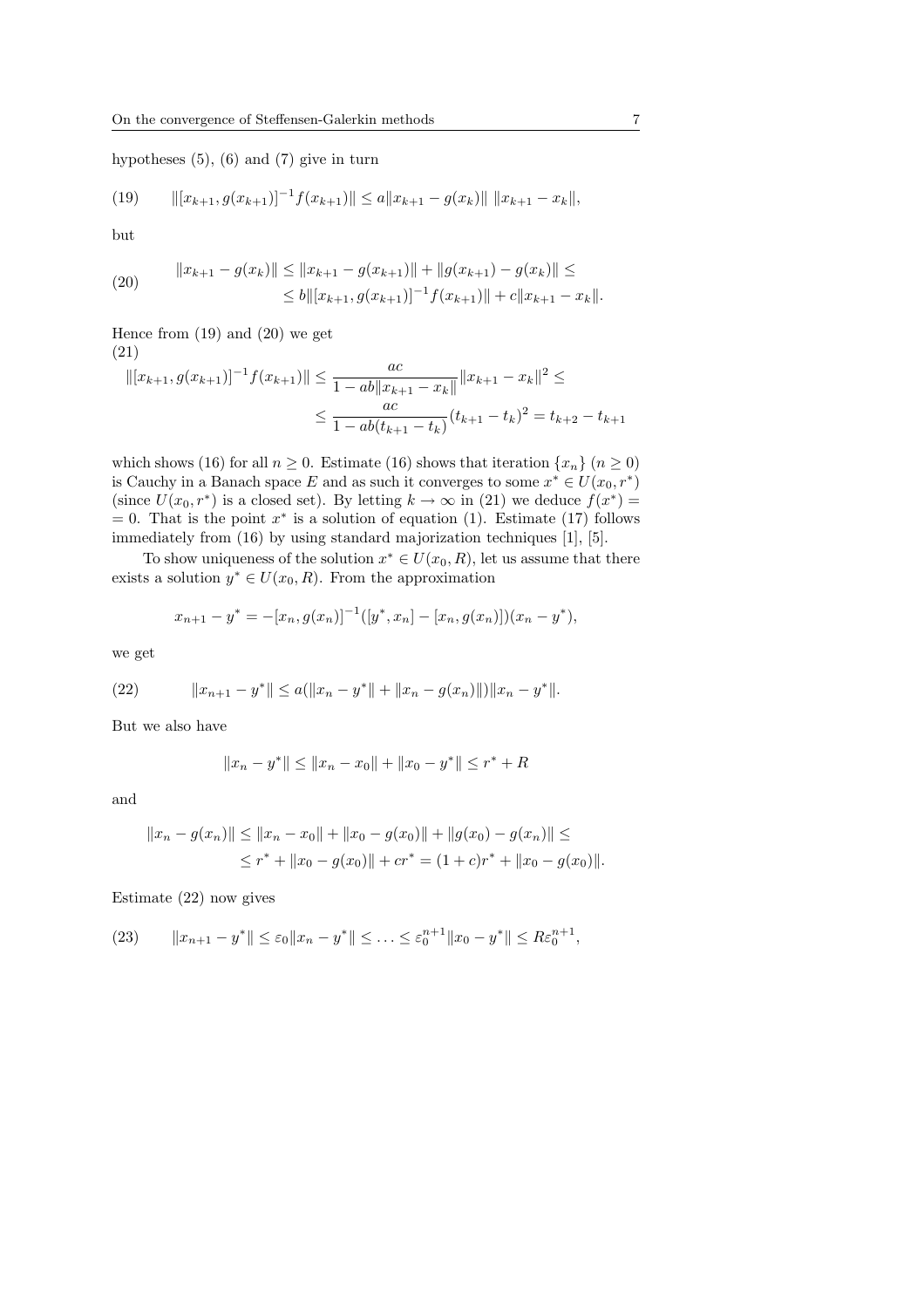where

$$
\varepsilon_0 = a[(2+c)r^* + R + ||x_0 - g(x_0)||].
$$

But from (14) we have  $0 \le \varepsilon_0 < 1$ . Letting  $n \to \infty$  in (23) we get  $\lim_{n \to \infty} x_n = y^*$ . We have already showed  $\lim_{n \to \infty} x_n = x^*$ . Hence, we deduce  $x^* = y^*$ . That completes the proof of the theorem.

**Remark 1.** (a) Condition (8) and the choice of  $r^*$  given by (11) can be replaced by the following weaker hypothesis: there exists a minimum nonnegative number  $r_1^*$  satisfying

$$
T(r_1^*)\leq r_1^*,
$$

and the number  $r_1^*$  must also satisfy

$$
abr_1^* < 1.
$$

This follows immediately from part (i).

(b) Moreover the condition on uniqueness (14) can be replaced by the hypothesis

$$
0 \le \varepsilon_1 < 1, \quad r_1^* \le R
$$

where

$$
\varepsilon_1 = a[(1+2b)r_1^* + R].
$$

Indeed this follows from (22) and the estimate

$$
||x_n - g(x_n)|| \le b ||[x_n, g(x_n)]^{-1} f(x_n)|| \le b ||x_{n+1} - x_n|| \le
$$
  
 
$$
\le b (||x_{n+1} - x_0|| + ||x_0 - x_n||) \le b(r_1^* + r_1^*) = 2br_1^*.
$$

(c) If f is Fréchet-differentiable on D and we choose  $g(x) = x$  ( $x \in D$ ), then iteration (2) reduces to Newton's method. In this case  $(6)$ , (7) are satisfied for  $b = 0$  and  $c = 1$ , whereas by (9)  $d = 8a$ , and by (5)  $4a = \ell$ , where  $\ell$  denotes the usual Lipschitz constant in (5). Hence (8) becomes

$$
2\ell\eta\leq 1,
$$

which is the Newton-Kantorovich hypothesis for Newton's method [5]. If operator g is chosen so that  $g(x_n) = x_{n-1}$   $(n \ge 0)$ , then iteration (2) reduces to the secant method. Another common choice is given by  $g(x) = x - f(x)$  ( $x \in D$ ). Many other choices for  $q$  are also possible.

(d) Condition (13) can be replaced by the stronger  $||x_0-g(x_0)|| \leq (1-c)\eta$ , since  $r^* \geq \eta$ .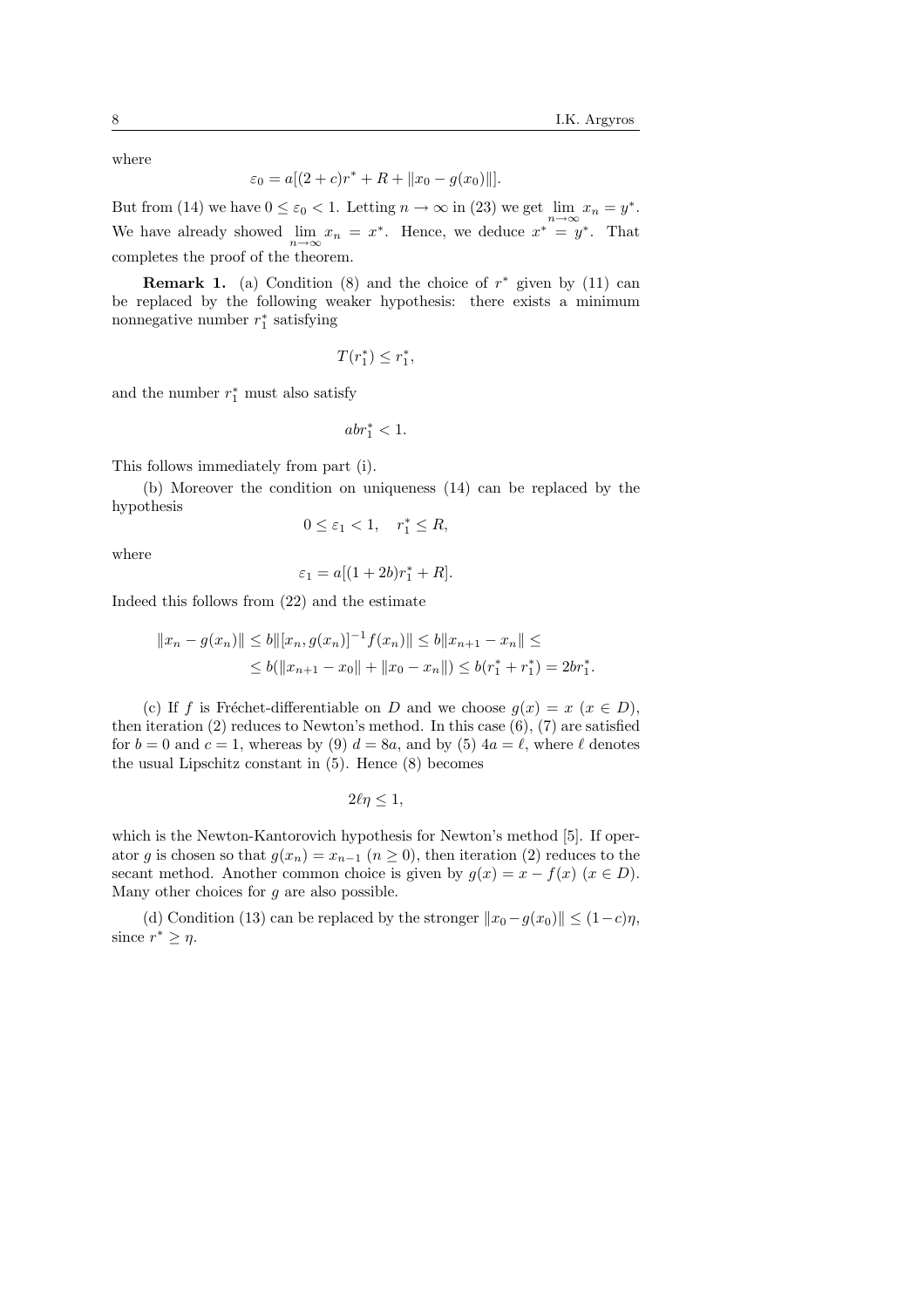(e) It can easily be seen by (6) that condition (13) is satisfied if  $b+c \leq 1$ for  $r^* \neq 0$ .

We will also need the following

**Theorem 2.** Let  $f, g$  be continuous operators defined on an open convex subset D of a Banach space E with values in E, and numbers  $a, b > 0, c \in [0, 1],$ and a point  $x^* \in D$  such that conditions (5)-(7) are satisfied and  $f(x^*) = 0$ . Let  $x_0 \in D$  be such that

(24) 
$$
U(x^*, \|x_0 - x^*\|) \subseteq D,
$$

and

(25) 
$$
x_0 \in U^0(x^*, r_2^*), \|x_0 - x^*\| \le r_2^*,
$$

where

(26) 
$$
0 \le r_2^* < \frac{1}{a(2+c)}.
$$

Then Steffensen's iteration  $\{x_n\}$   $(n \geq 0)$  generated by (2) is well defined, remains in  $U(x^*, \|x_0 - x^*\|)$ , and converges to  $x^*$  which is the unique solution of equation (1) in  $U^0(x^*, r_2^*)$  with

(27) 
$$
||x_{n+1} - x^*|| \le a(2+c) ||x_n - x^*||^2 \quad (n \ge 0).
$$

**Proof.** We first show that all iterates  $x_n \in U(x^*, \|x_0 - x^*\|)$ . From the approximation

$$
x_{n+1} - y^* = x_n - x^* - [x_n, g(x_n)]^{-1} (f(x_n) - f(x^*)) =
$$
  
= 
$$
- [x_n, g(x_n)]^{-1} ([x^*, x_n] - [x_n, g(x_n)])(x_n - x^*),
$$

hypotheses (5), (6), (7) and (26) we obtain, if  $x_n \in U(x^*, \|x_0 - x^*\|)$ 

$$
||x_{n+1} - x^*|| \le a(||x^* - x_n|| + ||x_n - g(x_n)||)||x_n - x^*|| \le
$$
  
\n
$$
\le a(||x^* - x_n|| + ||x_n - x^*|| + ||g(x^*) - g(x_n)||)||x_n - x^*|| \le
$$
  
\n
$$
\le a(2+c)||x_n - x^*||^2 \le a(2+c)||x_0 - x^*||^2 < ||x_0 - x^*||,
$$

which shows  $x_{n+1} \in U^0(x^*, \|x_0 - x^*\|).$ 

To show uniqueness let  $y^* \neq x^*$ ,  $f(y^*) = 0$  and  $y^* \in U^0(x^*, r_2^*)$ . Set  $x_0 = x^*$  in (2), then  $x_1 = x^*$  also. Hence, the above inequality gives

$$
||y^*-x^*||\leq a(2+c)||y^*-x^*||<||y^*-x^*||,
$$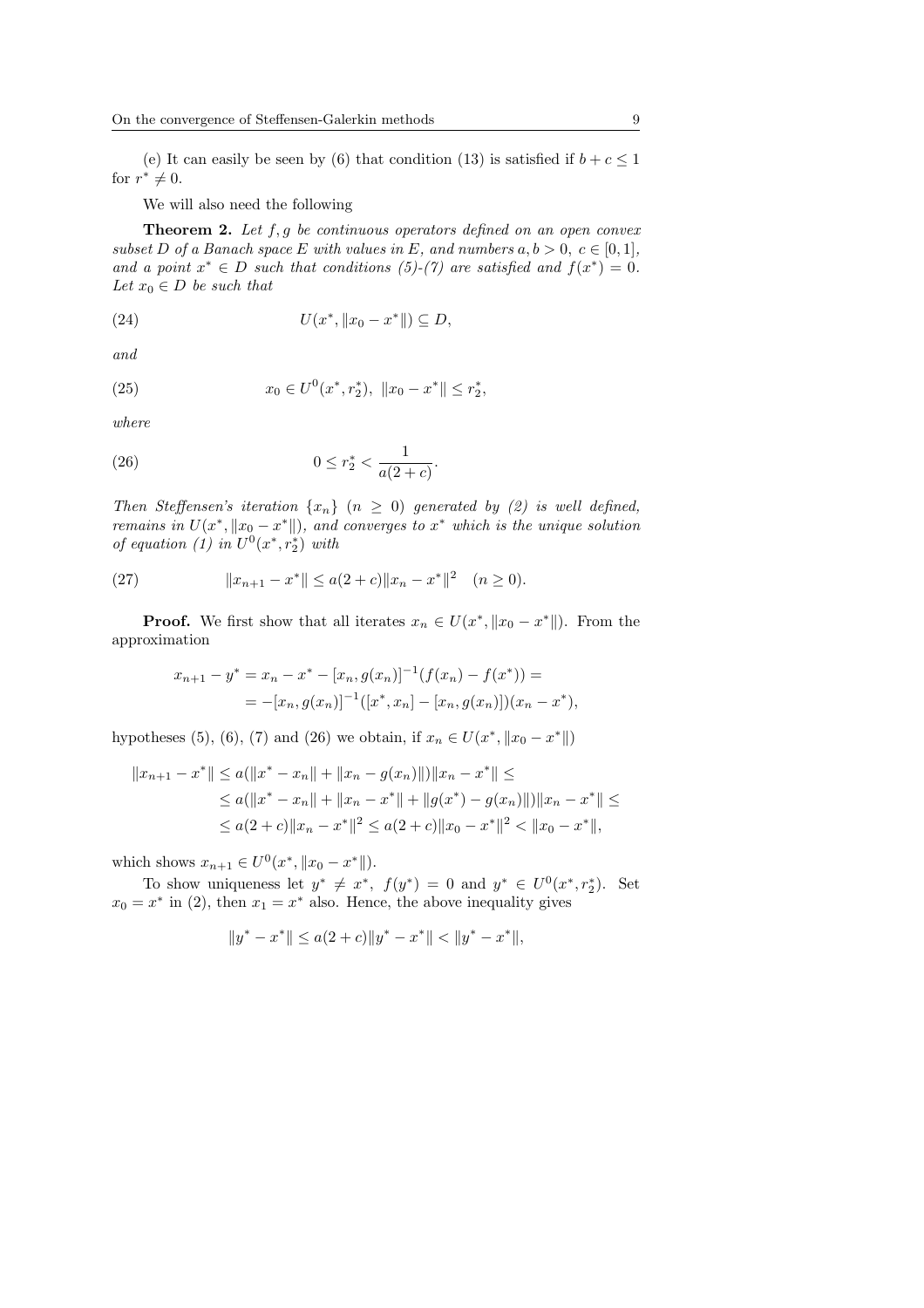which contradicts the hypothesis  $x^* \neq y^*$ . That completes the proof of the Theorem.

We show uniqueness of the solution  $x^*$  inside a special set by the following

**Theorem 3.** Assume that hypotheses of Theorem 1 are satisfied: for  $d^0$ replacing d, given by

(28) 
$$
d^0 = 2a \max\{2b, 4c, a(2+c)\},
$$

 $r^*$  denoted by  $\delta^*$  in this case, and  $(8)$  being true as a strict inequality. Define the set

(29) 
$$
D^* = \bigcup_{n=0}^{\infty} U^0(x_n, \delta^*) \cap D.
$$

Then the following are true:

(i)  $x_{n+1} \in U^0(x_n, \delta^*)$  and  $x^* \in U^0(x_0, \delta^*)$ ; (ii)  $D^*$  is a connected set; and (iii)  $x^*$  is the unique solution of equation (1) in  $D^*$ .

**Proof.** (i) Since the iteration  $\{x_n\}$  ( $n \geq 0$ ) converges, we have

$$
||x_{n+1} - x_n|| \le ||x_1 - x_0|| \le \eta < \delta^* \quad (n \ge 0).
$$

Hence we deduce  $x_{n+1} \in U^0(x_n, \delta^*)$   $(n \geq 0)$ . Moreover we have

 $||x^* - x_0|| < \delta^*$ .

That is  $x^* \in U^0(x_0, \delta^*)$ .

(ii) It follows immediately from part (i).

(iii) Let  $y^* \in D$  with  $f(y^*) = 0$ , and choose  $x_0 \in U^0(y^*, \delta^*)$ , which implies  $y^* \in U^0(x_0, \delta^*)$ . By Theorem 2  $y^*$  is unique in  $U^0(y^*, \delta^*)$ . Assume there exists another solution  $z^* \in U^0(x_0, \delta^*) \setminus U^0(y^*, \delta^*)$ . It follows that  $z^*$  is the unique solution in  $U^0(z^*, \delta^*)$ . Moreover the Steffensen's iteration initiating at  $x_0$  must converge to  $z^*$ , which contradicts the uniqueness of the iteration. That is  $y^*$ is unique in  $U^0(x_0, \delta^*)$ . The same argument applies to all iterates  $x_n (n \geq 0)$ , which leads to the definition of  $D^*$  given by (29). That completes the proof of the Theorem.

In the following section we follow the formulation first introduced in the elegant study [6].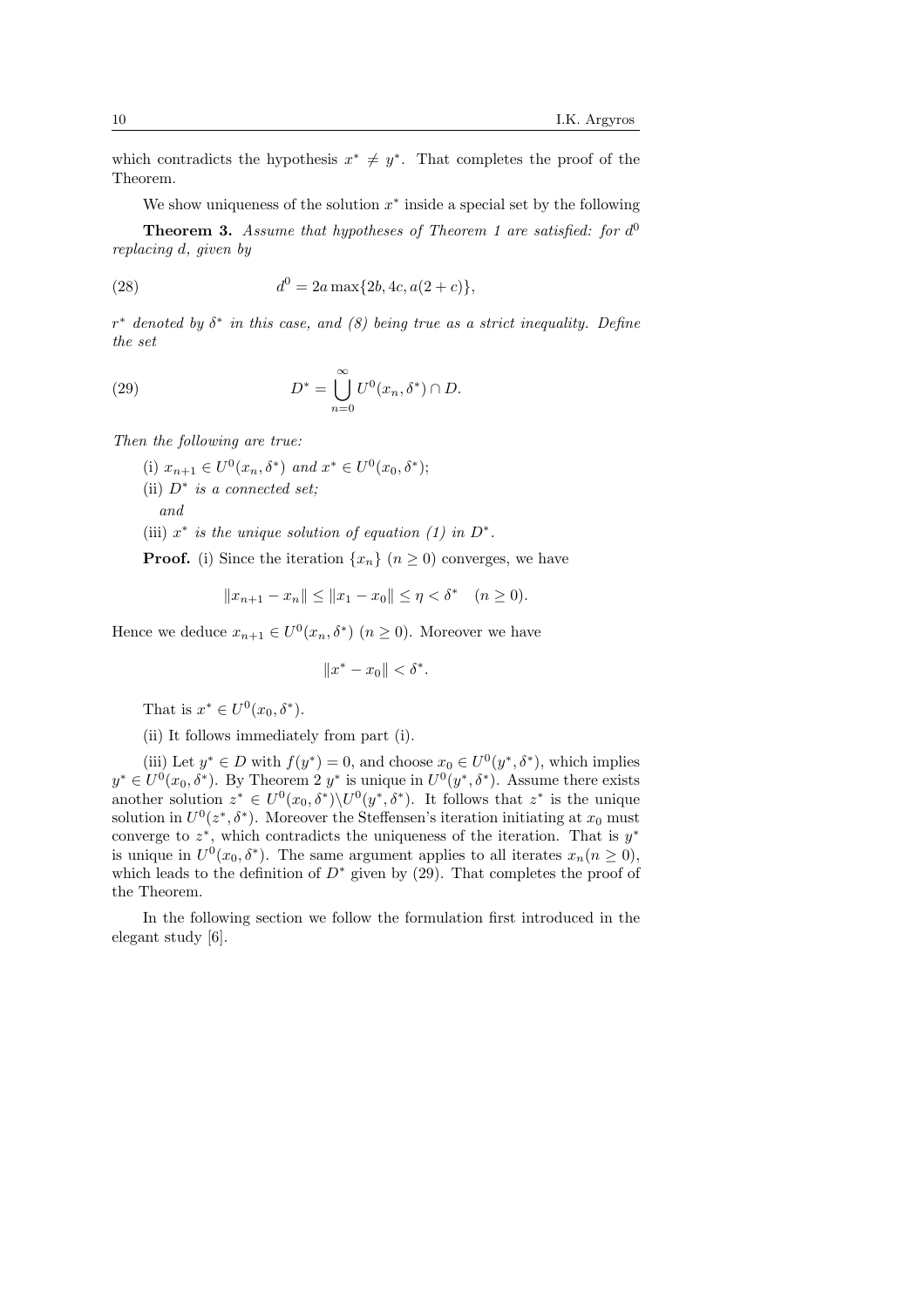## III. The asymptotic mesh independence for Steffensen-Galerkin methods

Iteration  $\{x_n\}$   $(n \geq 0)$  can rarely be computed for infinite dimensional space  $E$ . That is why in practice equation (1) is replaced by a family of discretized equations of the form

(31) 
$$
f_i(x_i) = 0 \quad (i \ge 0),
$$

where  $f_i: D_i \subseteq E_i \to E_i$  is a nonlinear operator defined on a convex domain  $D_i$  of a finite dimensional subspace  $E_i \subseteq E$  with values in itself. Let  $x_i^*$  be a solution of (31). Then  $f_i$  must be chosen so that

$$
\lim_{i \to \infty} x_i^* = x^*.
$$

To achieve this we introduce a disretized Steffensen's method of the form

(33) 
$$
x_i^{n+1} = x_i^n - [x_i^n, g_i(x_i^n)]_i^{-1} f_i(x_i^n) \quad (n \ge 0),
$$

where  $[, ]_i$  denotes divided difference of order one on the space  $E_i$  and  $g_i : D_i \subseteq$  $\subseteq E_i \to E_i$  is a given family of continuous nonlinear operators.

Assume:

 $(I_1)$ : there exists a family  $\{p_i\}$   $(i \geq 0)$  with  $p_i : E \to E_i$  of linear projection operators and a scalar sequence  $\{d_i\}$   $(i \geq 0)$  such that

(34) 
$$
||p_i(x)|| \le d_i ||x||, \quad x \in E, \quad d_i \le e < \infty \quad (i \ge 0);
$$

 $(I_2)$ : there exists a scalar sequence  $\{e_i\}$   $(i \geq 0)$  such that

(35) 
$$
||x - p_i(x) \le e_i ||x||, \quad x \in E(i \ge 0),
$$

$$
(36) \qquad \qquad e_{i+1} \le e_i \quad (i \ge 0)
$$

and

(37) 
$$
\lim_{i \to \infty} e_i = 0.
$$

The discretization method is described by a family

$$
(38) \qquad \{f_i, p_i, g_i, e_i\} \quad (i \ge 0)
$$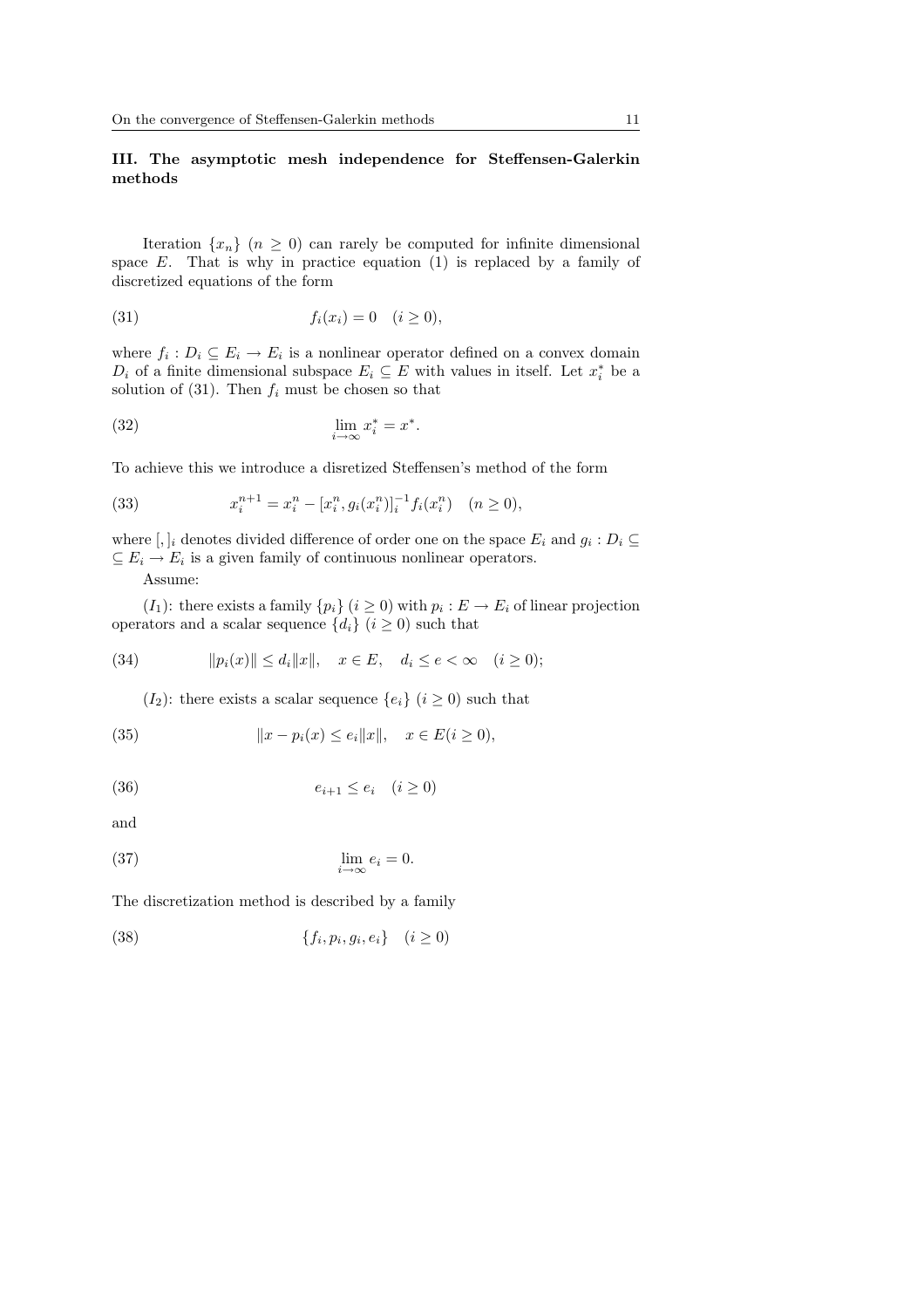(39) 
$$
(I_3): U_i^0(p_i(x^*), \delta) \subseteq D_i \subseteq D \quad (i \ge 0).
$$

 $(I_4)$ : If  $u_i \in E_i$  and  $u \in E$  are solutions of the linear equations

$$
[p_i(x), g_i(p_i(x))]_i u_i = f_i(p_i(x)),
$$
  

$$
[x, g(x)]u = f(x),
$$

where  $x \in E$ ,  $p_i(x) \in D_i$ , then there exists a positive constant  $c_0$  such that

(40) 
$$
||u_i - p_i(u)|| \le c_0 e_i \quad (i \ge 0).
$$

 $(I_5)$ : If  $w_i \in E_i$  and  $w \in E$  are solutions of the linear equations

$$
[z_i, g_i(z_i)]_i w_i = ([x_i, x_i + v_i]_i - [\overline{z}_i, \overline{w}_i]_i) v_i,
$$
  

$$
[z_i, g(z_i)]w = ([x_i, x_i + v_i] - [\overline{z}_i, \overline{w}_i]) v_i,
$$

where  $x_i, z_i, \overline{z}_i, \overline{w}_i \in D_i, v_i \in \text{span}(z_i - x_i)$ , then there exists a positive constant  $c_1$  such that

(41) 
$$
||w_i - p_i(w)|| \leq c_1 e_i(||x_i - \overline{z}_i|| + ||x_i + v_i - \overline{w}_i||) ||v_i|| \quad (i \geq 0).
$$

 $(I_6)$ : If  $w_i \in E_i$  and  $w \in E$  are solutions of the linear equations

$$
[x_i, g_i(x_i)]_i(w_i - g_i(w_i)) = f_i(x_i),
$$
  

$$
[x_i, g(x_i)](w - g(w)) = f(x_i),
$$

where  $x_i \in D_i$ , then there exists a scalar sequence  $\{b_i\}$   $(i \geq 0)$  satisfying

$$
\lim_{i \to \infty} b_i = b
$$

and

(43) 
$$
\|(w_i - g_i(w_i)) - p_i(w - g(w))\| \le b_i \|[x_i, g_i(x_i)]_i^{-1} f_i(x_i)\| - \|p_i(w - g(w))\|.
$$

Note that from the triangle inequality it follows that

(44) 
$$
||w_i - g_i(w_i)|| \le ||(w_i - g_i(w_i)) - p_i(w - g(w))|| + ||p_i(w - g(w))|| \le
$$
  

$$
\le b_i ||[x_i, g_i(x_i)]_i^{-1} f_i(x_i)|| \quad (i \ge 0).
$$

 $(I_7)$ : Assume that there exists a scalar sequence  $\{h_i\}$   $(i \geq 0)$  such that (45)  $\lim_{i \to \infty} h_i = c$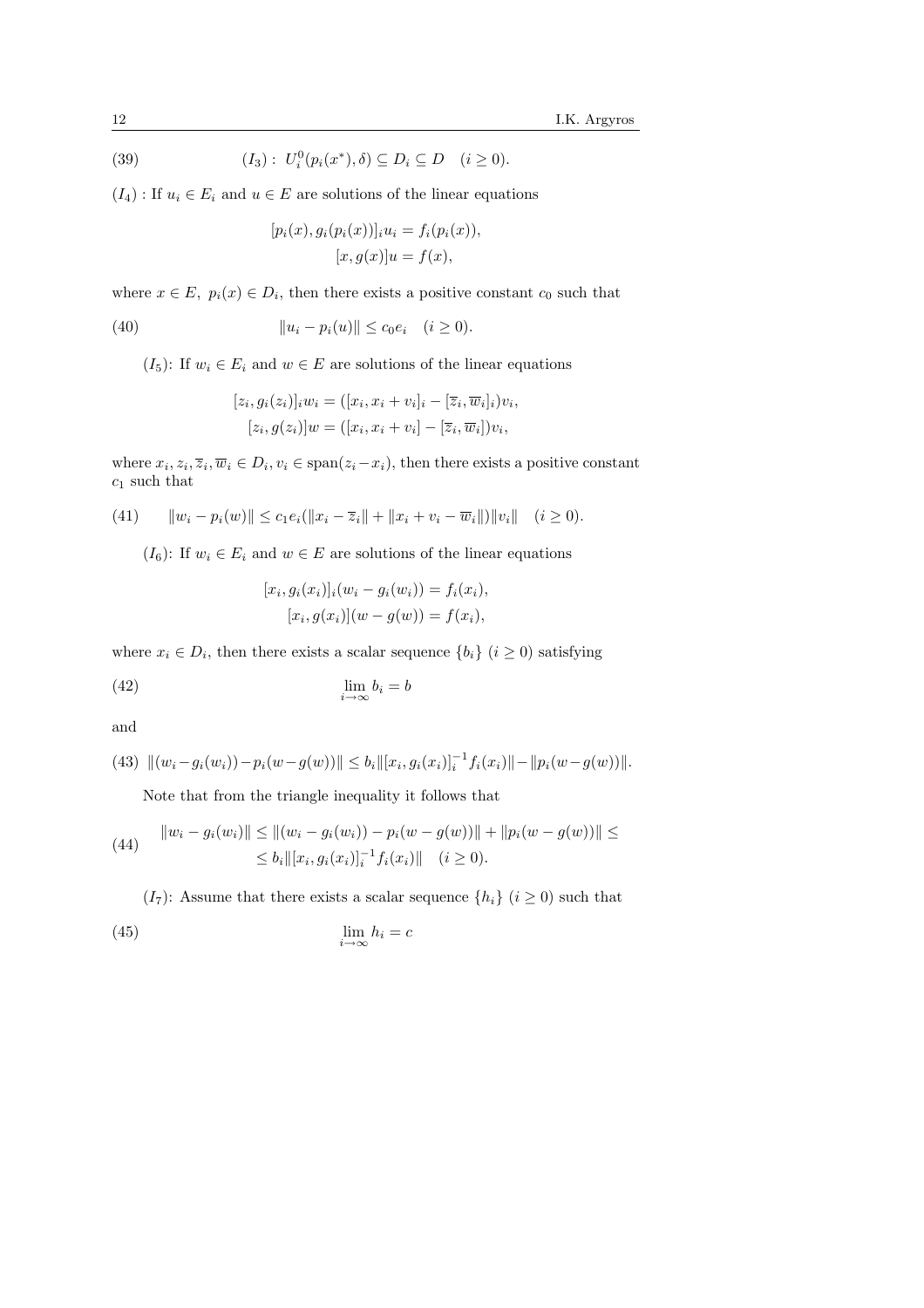and

$$
||g_i(v_i) - g_i(w_i)|| \le h_i ||v_i - w_i||
$$

for all  $v_i, w_i \in E_i \ (i \geq 0)$ .

In this next result we examine the relationship between the constant  $a$ appearing in (5) for the operator equation (1) and the associated  $a_i$  for the finite-dimensional equation (31).

**Lemma.** Let  $f, g : D \subseteq E \rightarrow E$  be nonlinear operators. Assume:

(a) *condition*  $(5)$  *is satisfied*: (b) the discretization method  $(38)$  satisfies  $(34)$ ,  $(35)$ ,  $(36)$ ,  $(39)$  and  $(I_5)$ . Then for all  $i \geq 0$ 

(46) 
$$
\| [z_i, g_i(z_i)]_i^{-1} ([x_i, x_i + v_i]_i - [\overline{z}_i, \overline{w}_i]_i) v_i \| \leq a_i (\| x_i - \overline{z}_i \| + \| x_i + v_i - \overline{w}_i \|) \| v_i \|,
$$

where

(47) 
$$
a_i = c_1 e_i + a d_i \quad (i \ge 0).
$$

Moreover if conditions (37) and  $d_i \leq 1 + e_i$  ( $i \geq 0$ ) are satisfied, then

$$
\lim_{i \to \infty} a_i = a.
$$

**Proof.** Using  $(I_5)$ ,  $(5)$  we can write

$$
||w_i|| \le a_i(||x_i - \overline{z}_i|| + ||x_i + v_i - \overline{w}_i||) ||v_i||,
$$
  

$$
||w|| \le a(||x_i - \overline{z}_i|| + ||x_i + v_i - \overline{w}_i||) ||v_i||,
$$

and by  $(34)$  and  $(41)$  we get

$$
||w_i|| \le ||w_i - p_i(w)|| + ||p_i(w)|| \le (c_1 e_i + ad_i)(||x_i - \overline{z}_i|| + ||x_i + v_i - \overline{w}_i||) ||v_i||
$$

which shows (47).

The projection property  $p_i^2 = p_i$   $(i \ge 0)$  and (34) imply  $d_i \ge 1$ , and by the hypothesis we deduce  $\lim_{i \to \infty} d_i = 1$ . The first result follows by letting  $i \to \infty$  in (47). That completes the proof of the Lemma.

We can now prove the first part of the asymptotic mesh-independence principle for Steffensen-Galerkin methods.

Theorem 4. Assume:

(a) hypotheses of Theorems 1,2 and 3 are satisfied;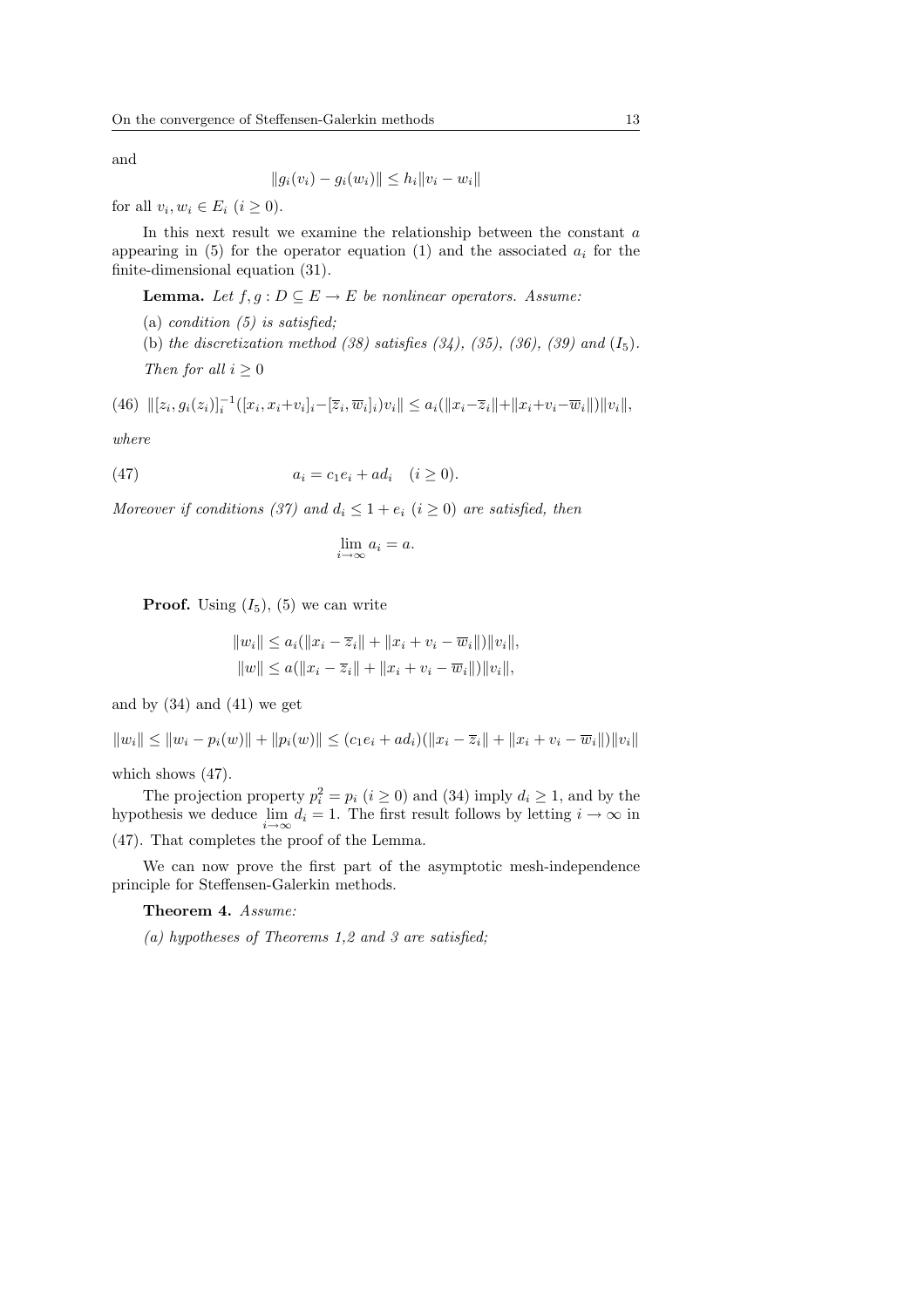(b) conditions  $(I_1) - (I_7)$  are satisfied.

Then

(i) there exist an integer  $i^* \in N$  such that for any  $i \geq i^*$  equation (31) has a solution  $x_i^*$  satisfying

(48) 
$$
||x_i^* - p_i(x^*)|| \le 2c_0e_i \quad (i \ge 0).
$$

(ii) Moreover  $x_i^*$  is the unique solution of equation (31) in

(49) 
$$
U_i^0(p_i(x^*), \delta_i^*) \cap D_i.
$$

**Proof.** We will make use of Theorem 1. Define  $x_i^0 = p_i(x^*)$  ( $i \ge 0$ ). Denote

$$
u_i^* = [p_i(x^*), g_h(p_i(x^*))]^{-1} f_i(p_i(x^*)), \quad \alpha_i^* = ||u_i^*||.
$$

Since  $x^*$  is a solution of equation (1), we get

$$
u^* := [x^*, g(x^*)]^{-1} f(x^*) = 0,
$$

and by condition  $(I_4)$  we get

(50) 
$$
\alpha_i^* = \|u_i^*\| = \|u_i^* - p_i(u^*)\| \le c_0 e_i \quad (i \ge 0).
$$

By  $(8)$  we can set

(51) 
$$
h_i^* = d_i^0 \alpha_i^* \quad (i \ge 0),
$$

where

(52) 
$$
d_i^0 = 2a_i \max\{2b_i, 4c_i, a_i(2+c_i)\}.
$$

By (42), (45), (47) and (51) we see that the Newton-Kantorovich sequence  $\{h_i^*\}$ is null. Hence there exists  $i^* > 0$  such that

(53) 
$$
h_i^* \le 1 \quad \text{for} \quad i \ge i^*.
$$

By the definition of  $\delta_i^*$  we obtain

$$
(54) \t\t\t \delta_i^* \leq 2\alpha_i^*.
$$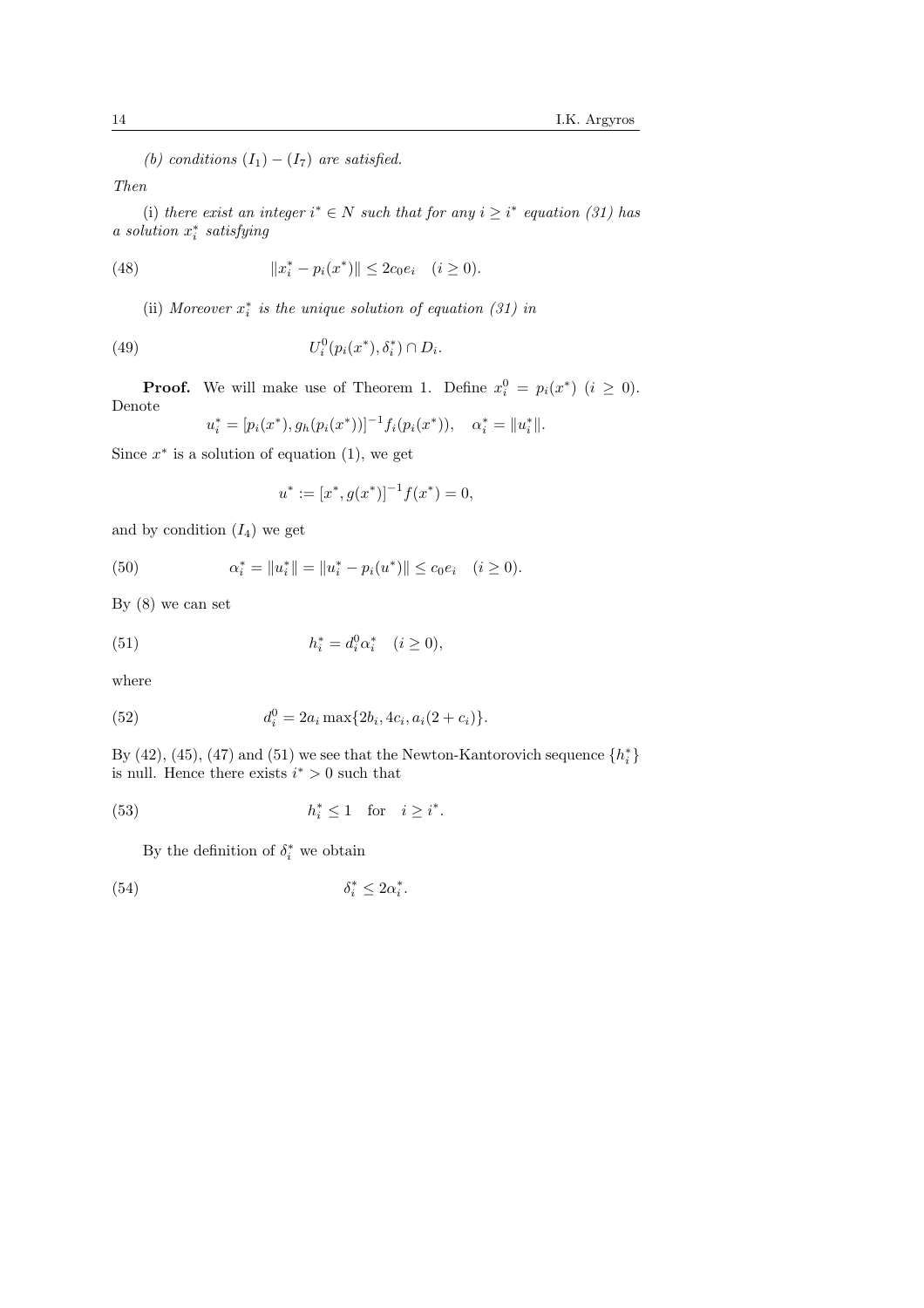By Theorem 1 Steffensen's method (33) starting at  $x_i^0$  converges to a solution  $x_i^* \in U_i^0(p_i(x^*), \delta_i^*)$  which is unique in

$$
D_i^* = \bigcup_{n=0}^{\infty} U_i^0(x_i^n, \alpha_i^*) \cap D
$$

and in the set given by (49). That completes the proof of the Theorem.

As in [6] choose  $x_i^0 \in D_i$  and define

(55) 
$$
\alpha_i(x_i^0) = ||[x_i^0, g_i(x_i^0)]^{-1} f_i(x_i^0)].
$$

If

(56) 
$$
h_i(x_i^0) = d_i^0 \alpha_i(x_i^0) \le 1,
$$

then choose

(57) 
$$
\delta_i(x_i^0) \in [\alpha_i(x_i^0), \delta_i^*).
$$

Moreover if we also have

(58) 
$$
U_i^0(x_i^0, \delta_i(x_i^0)) \subseteq D_i,
$$

it follows from Theorem 1, 4 and the Lemma that iteration  $\{x_i^n\}_{n=0}^{\infty}$   $(i \geq 0)$ generated by (33) converges to a solution  $x_j^*$  provided that

(59) 
$$
||x_i^0 - x_i^*|| < \lambda_i^0 \text{ with } \lambda_i^0 = \frac{1}{d_i^0} \quad (i \ge 0).
$$

Furthermore, whenever the Steffensen iterates  $(33)$  remain in  $D_i$  and converge to  $x_i^*$  the following are true

(60) 
$$
||x_i^n - x_i^{n+1}|| \le \frac{a_i c_i}{1 - a_i b_i ||x_i^{n+1} - x_i^n||} ||x_i^{n+1} - x_i^n||^2 \quad (n \ge 0, \ i \ge 0)
$$

and

(61) 
$$
||x_i^n - x_i^*|| \le a_i(2 + c_i)||x_i^{n-1} - x_i^*||^2 \quad (n \ge 1, \ i \ge 0).
$$

We want to find integers  $\beta_i = \beta_i(x_i^0, \varepsilon)$ ,  $\beta = \beta(x_0, \varepsilon)$  for  $\varepsilon > 0$  such that

(62) 
$$
||x_i^n - x_i^*|| \le \varepsilon, \quad n \ge \beta_i
$$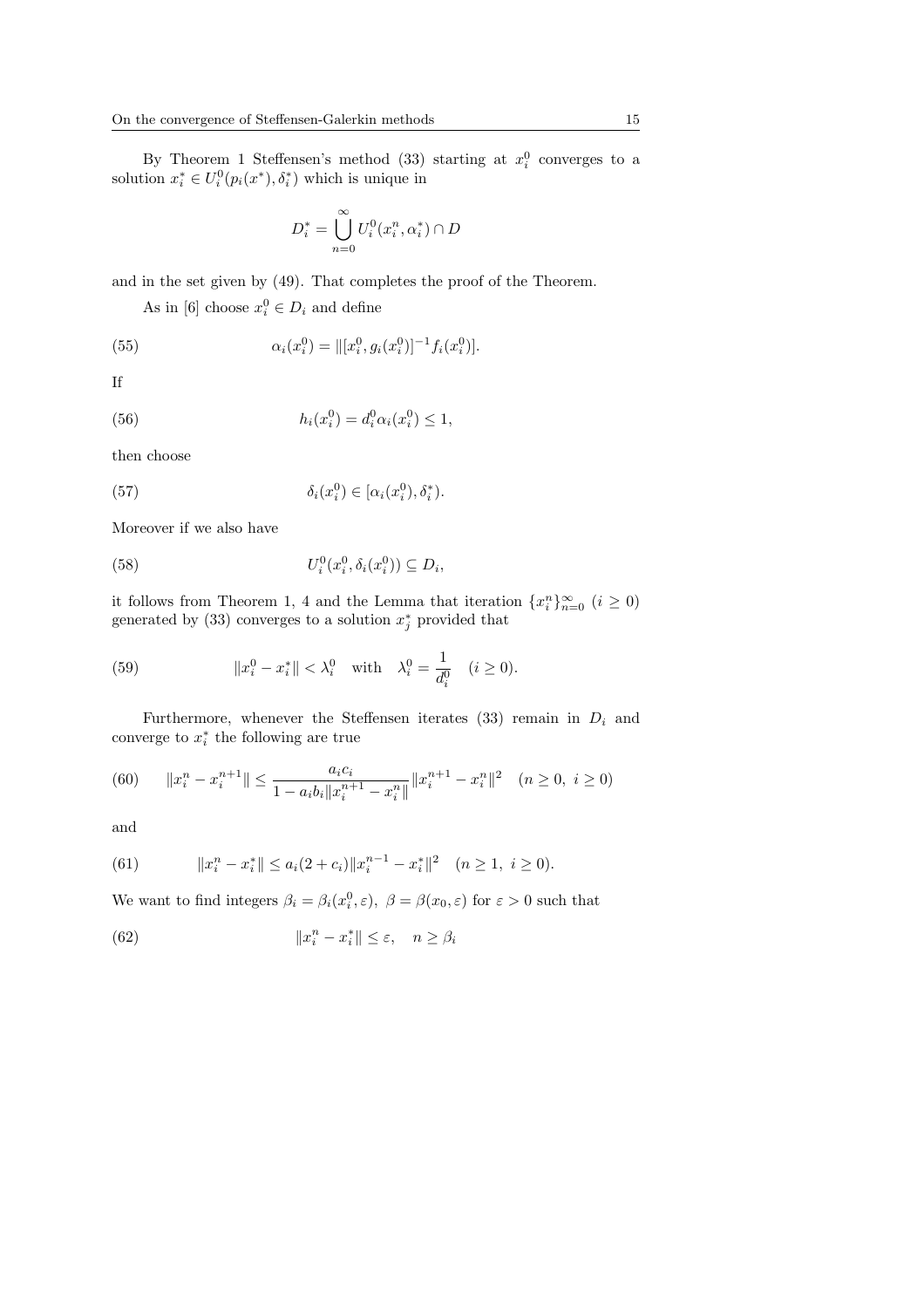and

(63) 
$$
||x^n - x^*|| \le \varepsilon, \quad n \ge \beta,
$$

provided that

(64) 
$$
||x_0 - x^*|| < \lambda_0 \text{ with } \lambda_0 = \frac{1}{d^0}.
$$

It can easily be seen from (27), (61), (62) and (63) that  $\beta_i$ ,  $\beta$  can be chosen to be

(65) 
$$
\beta_i = \left] \log_2 \left( \frac{\ln(a_i(2+c_i)\varepsilon)}{\ln(\|x_i^0 - x_i^*\|a_i(2+c_i))} \right) \right]
$$

and

(66) 
$$
\beta = \left] \log_2 \left( \frac{\ln(a(2+c)\varepsilon)}{\ln(\|x_0 - x^*\|a(2+c))} \right) \right[.
$$

It follows that since  $\beta_i$  and  $\beta$  are integer valued, they will differ by at most one whenever  $||x_i^0 - x_i^*||d_i$  is close enough to  $||x_0 - x^*||d$ . This is the case when

(67) 
$$
\lim_{i \to \infty} d_i^0 = d^0 \quad (i \ge 0),
$$

and

(68) 
$$
x_i^0 = p_i(x^0) \quad (i \ge 0)
$$

are true. Hence we arrived at the second part of the asymptotic meshindependence principle for Steffensen-Galerkin methods.

Theorem 5. Assume:

- (a) the hypotheses of Theorem  $\downarrow$  are true;
- (b) condition  $(67)$  is satisfied;
- (c) moreover the following is true

(69) 
$$
h^0 = d^0 \eta < 1.
$$

Then

(i) there exists  $i_1 \geq i^*$  such that Steffensen's iteration generated by (33) with starting point  $x_i^0$  given by (68) converges to  $x_i^0$ .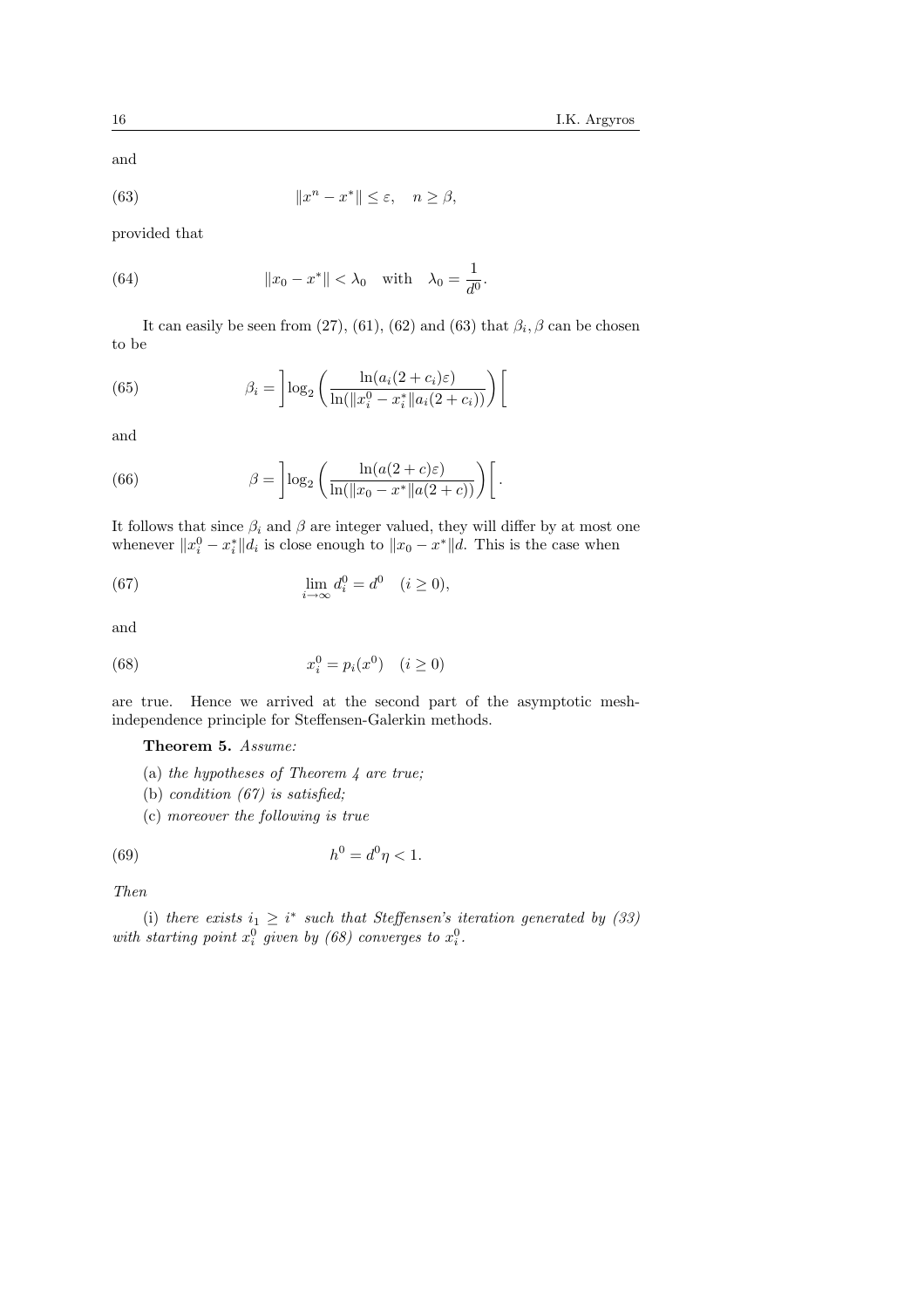(ii) Estimates (59) and (64) are satisfied and

(70) 
$$
|\beta - \beta_i| \le 1 \quad \text{for all} \quad i \ge i_1.
$$

Proof. (i) By Theorems 1,2 and (25) we obtain

$$
||x_0 - x^*|| \le \delta^* < \lambda_0,
$$

which shows  $(64)$ . Using  $(67)$ ,  $(68)$ , Theorem 4 and the estimate

$$
\| |p_i(x_0 - x^*)| - \| p_i(x^*) - x_i^* \| \le \| x_i^0 - x_i^* \| \le \| p_i(x_0 - x^*) \| + \| p_i(x^*) - x_i^* \|,
$$

we deduce

(71) 
$$
\lim_{i \to \infty} ||x_i^0 - x_i^*|| = ||x_0 - x^*||.
$$

Moreover from (67) and (64) we get

(72) 
$$
\lim_{i \to \infty} d_i^0 \|x_i^0 - x_i^*\| = d^0 \|x_0 - x^*\| < 1.
$$

It follows from (71) and (72) that (59) and (70) are satisfied. That completes the proof of the Theorem.

**Remark 2.** For  $g(x) = x$  ( $x \in D$ ),  $b = 0$ ,  $c = 1$ ,  $b_i = 0$  and  $h_i = 1$  ( $i \ge 0$ ) our results reduce to the ones obtained in [6] for Newton's method.

### References

- [1] Allgower E.L., Böhmer K., Potra F.A. and Rheinboldt W.C., A mesh independence principle for operator equations and their discretizations, SIAM J. Numer. Anal., 23 (1) 160-169.
- [2] Argyros I.K., A mesh independence principle for operator equations and their discretizations under mild differentiability conditions, Computing, 45 (1990), 265-268.
- [3] Argyros I.K., On a mesh independence principle for operator equations and the secant method,  $Acta Math. Hungar.$ , 60 (1-2) (1992), 7-19.
- [4] Argyros I.K., On the discretization of Newton-like methods, Intern. J. Computer Math., 52 (1994), 161-170.
- [5] Argyros I.K. and Szidarovszky F., The theory and application of iteration methods, C.R.C. Press Inc., Boca Raton, Florida, 1993.